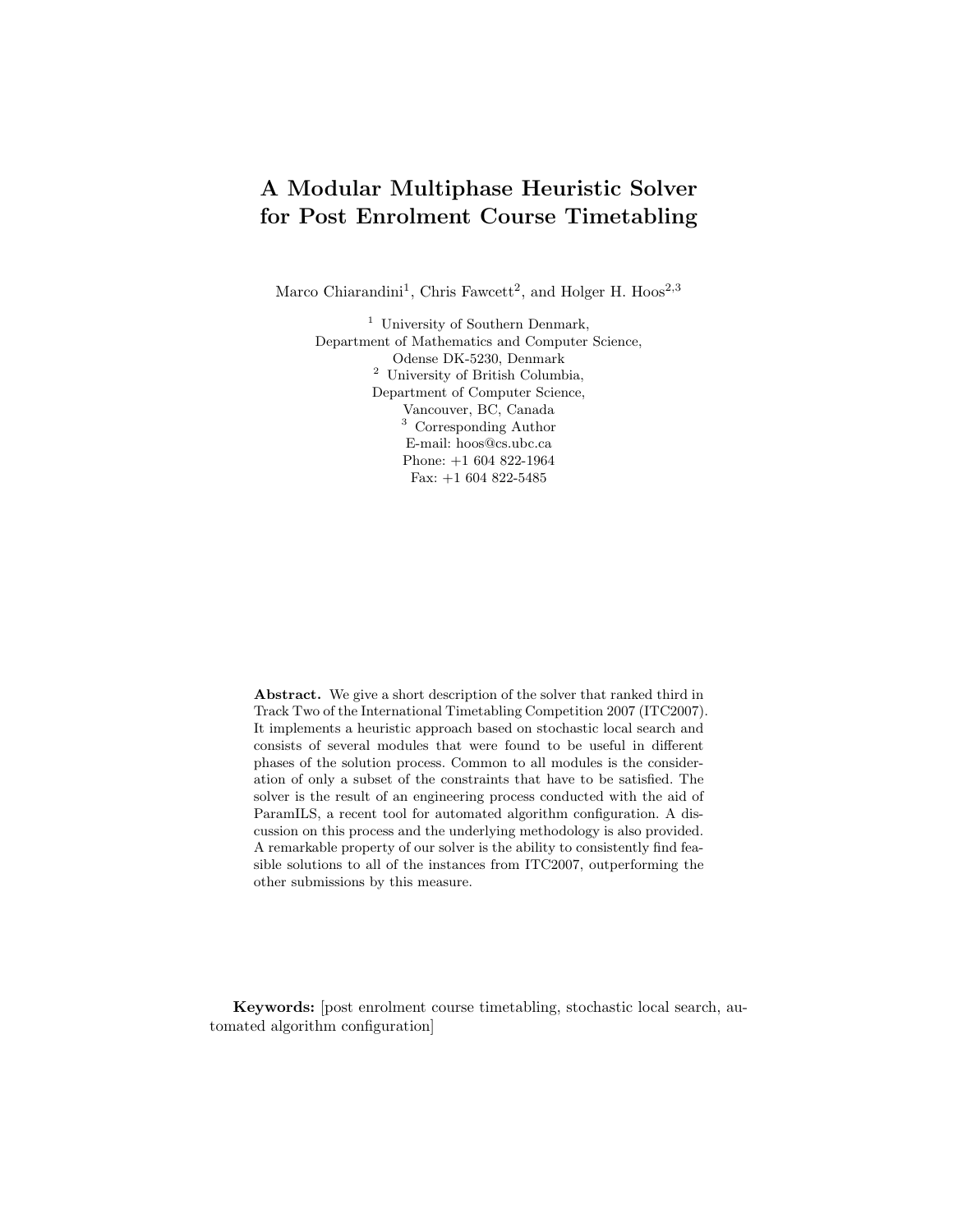We address the Post Enrolment Course Timetabling problem as defined by Lewis et al. (2007) for the Track 2 of the International Timetabling Competition (ITC2007). Our solver builds on previous work by Chiarandini et al. (2006) and consists of several heuristic modules that have been tuned and assembled using the automated algorithm configuration procedure ParamILS (Hutter et al., 2007b). By using ParamILS throughout the development of our solver, we have been able to explore a large design space of hybrid stochastic local search algorithms and to construct heuristics in a manner similar to that described by Hutter et al. (2007a). At a high level our solver consists of two main procedures: a hard constraint solver and a soft constraint violation minimizer.

The hard constraint solver consists of a constructive phase followed by a stochastic local search phase. The constructive phase generates feasible partial assignments of lectures to time slots and rooms by using an approach similar to that of Arntzen and Løkketangen (2003). The heuristic assigns lectures to time slots in such a way that the five hard constraints are satisfied. Specifically, first a topological order of the precedence graph is constructed and the lectures are sorted accordingly (ties are broken randomly). Then, lectures are considered in that order and each is placed into a time slot that is feasible and that can accommodate the fewest yet unscheduled lectures. The feasibility of the insertion of a lecture in a time slot with respect to room assignment is checked by computing the exact matching of the lectures and rooms scheduled so far in that time slot. Lectures without a feasible insertion point are left in a list of unscheduled lectures.

The construction is repeated a number of times, taking advantage of the existence of multiple topological orderings to vary the insertion order. For easier problem instances, this procedure is often sufficient to obtain a complete feasible assignment. In general, however, we may be left with some unassigned lectures. These are handled in a second search phase, which uses a tabu search procedure based on the PARTIALCOL algorithm by Blöchliger and Zufferey (2008). At each iteration of this procedure, an unscheduled lecture is inserted into the best non-tabu time slot for it, and all lectures breaking any hard constraint as a result of the insertion are moved into the list of currently unscheduled lectures. The selection of the lecture to be inserted at each step is guided by evaluating the number of students attending each unscheduled lecture, which is the contribution of that lecture to the distance-to-feasibility measure of Lewis et al. (2007). After a fixed number of non-improving iterations, the best partial feasible solution is perturbed by applying the soft constraint violation minimizer. The procedure continues alternating tabu search on the unscheduled lectures and soft constraint optimization until a feasible solution is found or a given time limit is reached. On instances for which feasibility is reached relatively quickly, we additionally use a look-ahead procedure consisting of a fast soft constraint optimization, and repeat the entire procedure a number of times before selecting the assignment to exploit for the minimization of soft constraint violations.

The soft constraint violation minimizer is applied to the assignment returned by the hard constraint solver. It consists of local search procedures using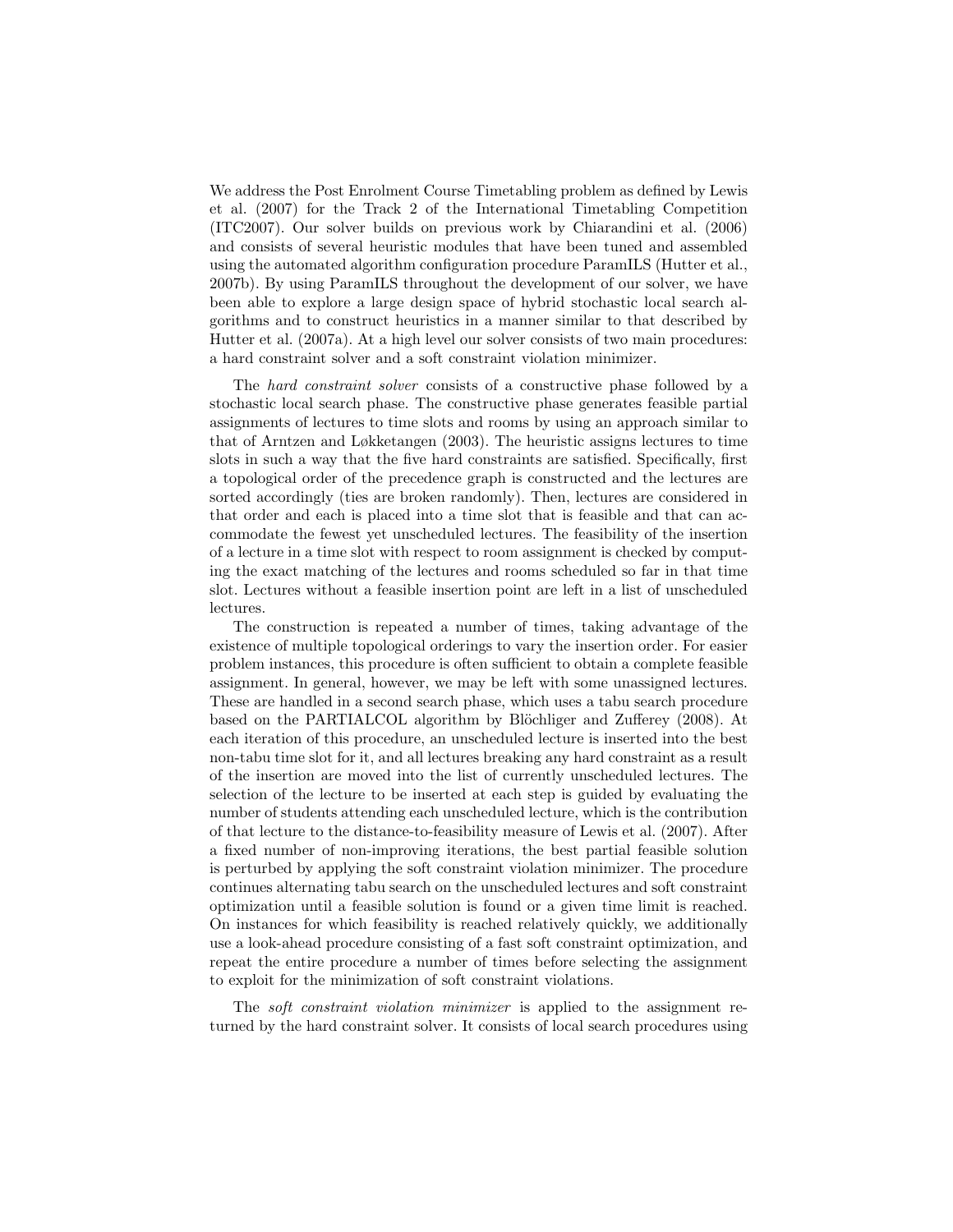1-exchange, 2-exchange, swap-of-time-slots and Kempe chains neighborhoods; these have all been previously described by Chiarandini et al. (2006) and are applied in the same order as in their work. Some of these procedures include an exact matching of rooms at every change. In its final phase, the soft constraint minimizer applies simulated annealing on the 1- and 2-exchange neighborhoods with exact room reassignment.

The final solver, as submitted to the competition, is the result of an engineering process that uses an automated algorithm configuration procedure to guide decision making during the construction of the algorithm, as well as in the final configuration and tuning. Generally, designers of heuristic algorithms have to make crucial choices at many levels. At a high level, the representation of candidate solutions and the overall search strategy has to be decided. At an intermediate level, concrete search procedures and search neighborhoods (including the ordering used within construction heuristics) need to be chosen; at an even more detailed level, the values of the parameters controlling the behavior of search heuristics and procedures, such as the tabu tenure and tabu acceptance level in our hard constraint solver, have to be determined. The capability of human designers to manually explore all of these choices is limited, and consequently, much can be gained by automating this aspect of algorithm development and design.

ParamILS (Hutter et al., 2007b) is a tool that performs local search in the space of parameter configurations of a given algorithm in order to achieve optimal (or near-optimal) performance on a set of problem instances. It currently supports parameters with discrete, finite domains; these parameters can be either numerical or categorical, where categorical parameters are used primarily for choices between alternative options or components, such as search heuristics. ParamILS also supports nested parameters and can hence deal with situations in which the choice of one component introduces additional parameters of this component into the configuration process, as happens often in the design of complex stochastic local search algorithms. The procedure to be configured is considered to be a black box, and ParamILS does not need any specific information about how it operates or about the problem it is solving.

Our experimental setting, in terms of problem instances, evaluation measure and time limit used, was designed to comply with the rules of the competition. Automated configuration using ParamILS was performed on a cluster of machines, each with a dual-core Intel Xeon 3.20Ghz CPU and 2GB of RAM. Each run of ParamILS used only one machine and processor core, and the cluster was used to perform multiple runs in parallel. The entire iterative process of designing and testing our solver took one month, during which a total of about 1000 CPU hours were used for ParamILS runs. In general, each tuning phase used five to ten machines in parallel for ten to twenty hours.

In Figure 1, we report the statistics of 100 runs of our solver on the 16 instances that were made public before the submission date, using one of our machines. Each run was limited to 384 seconds, the maximum runtime determined by the benchmarking tool provided for ITC2007. Our solver finds feasible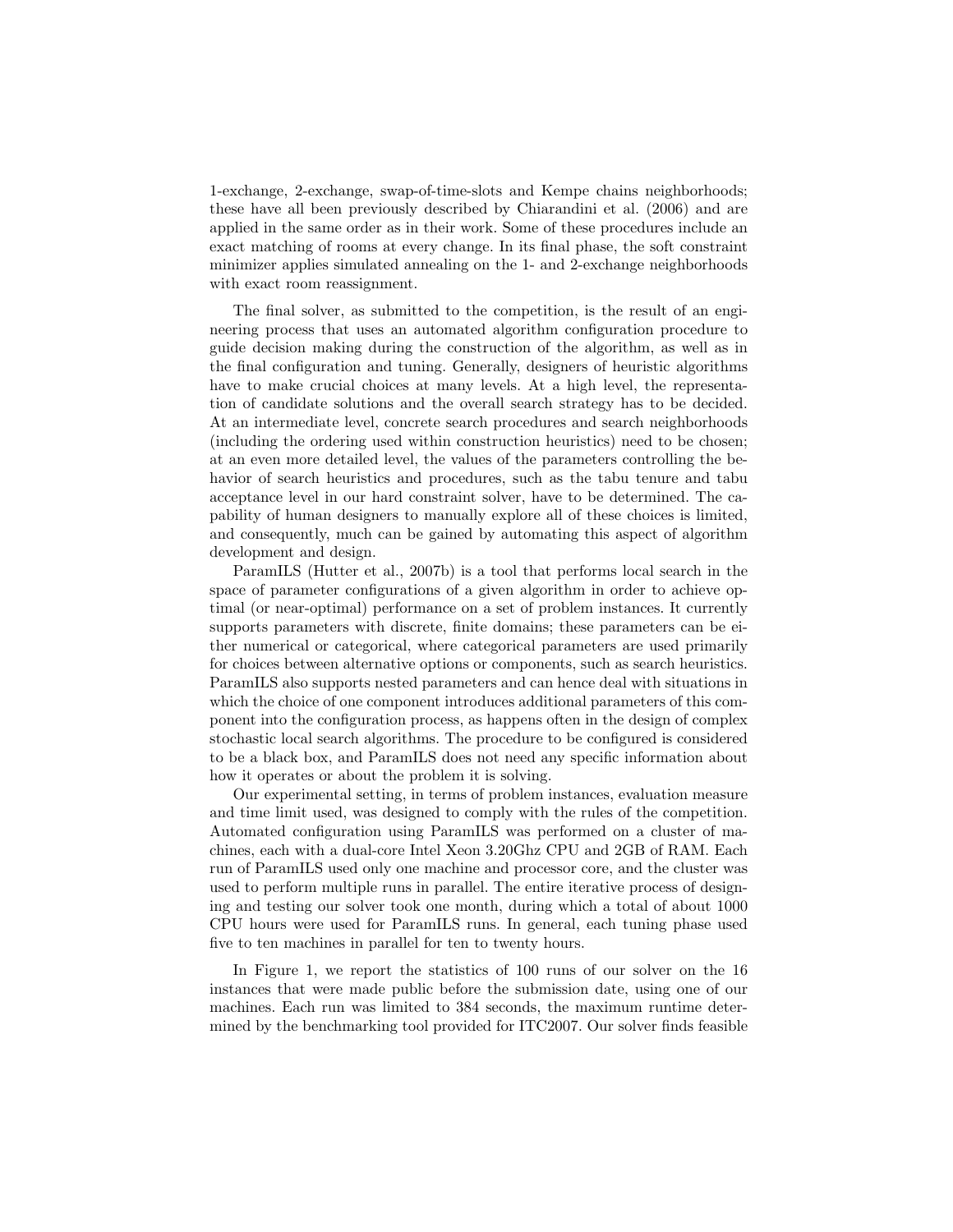solutions in all but a small number of runs, particularly for instance comp-2007- 2-10. In Figure 2, we compare the best five solvers submitted to the ITC2007 Track 2 (there were thirteen submissions overall). The figure is based on the official ITC2007 results available at http://www.cs.qub.ac.uk/itc2007/. According to an aggregate rank analysis that, compliant with the evaluation rules defined for ITC2007, takes into account both the distance-to-feasibility and the score for soft constraint violations, our solver ranks clearly behind the the winning entry by Cambazard, Hebrard, O'Sullivan and Papadopoulos. However, focusing only on the feasibility problem (left plot in the figure) we see that our solver actually performs best. This is consistent with the fact that the hard constraint solver was the primary focus of our development process and confirms the success of our approach. Making the design of the soft constraint minimizer more modular and allowing ParamILS to explore the subsequent configuration space is the subject of current and future work. Preliminary work in this direction has already improved the overall performance of the solver substantially.



Fig. 1. Left side: boxplots of results on the 16 public instances obtained from 100 runs of our solver; DTF indicates the distance-to-feasibility and CSCV the cost of soft constraint violations. Right side: table with the best results achieved by our solver, as submitted to the competition.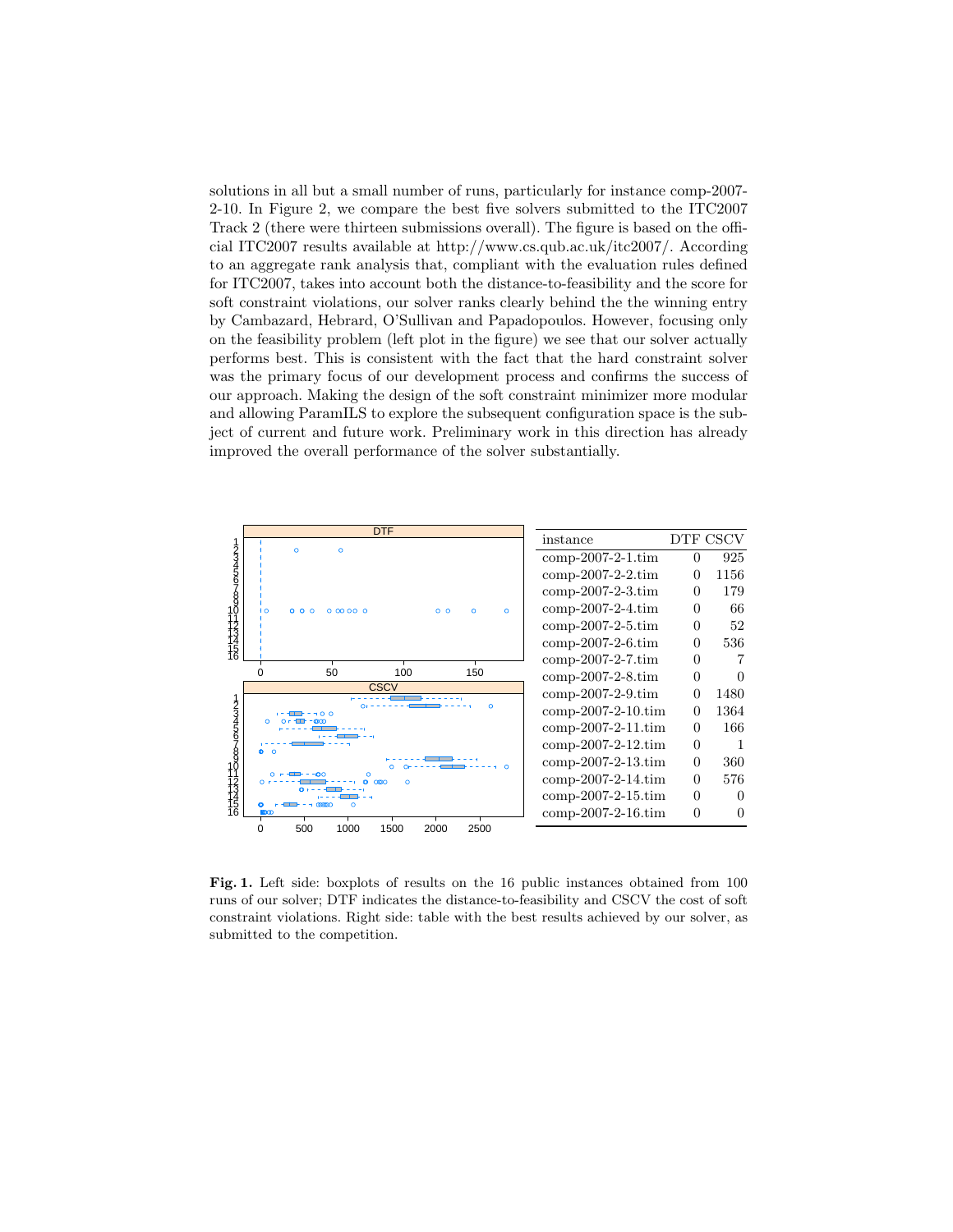

Fig. 2. Performance results of the the best five top-ranking solvers from ITC2007. Absolute values are transformed into ranks in order to remove bias due to different scales of the instances. The boxplots indicate the distribution of ranks attained by each solver in 10 runs for each of the 24 instances. Left side: Results based on distanceto-feasibility (DTF) only. Right side: Aggregate results, compliant with the rules of the competition. Note that the vertical lines inside the boxes indicate the median values of the distributions; the final ranking of the competition was determined, instead, on the basis of average values, which are the following: Cambazard et al. 13.90417; Atsuta et al. 24.42708; Chiarandini et al. 28.33958; Nothegger et al. 29.51667; Muller 31.31250.